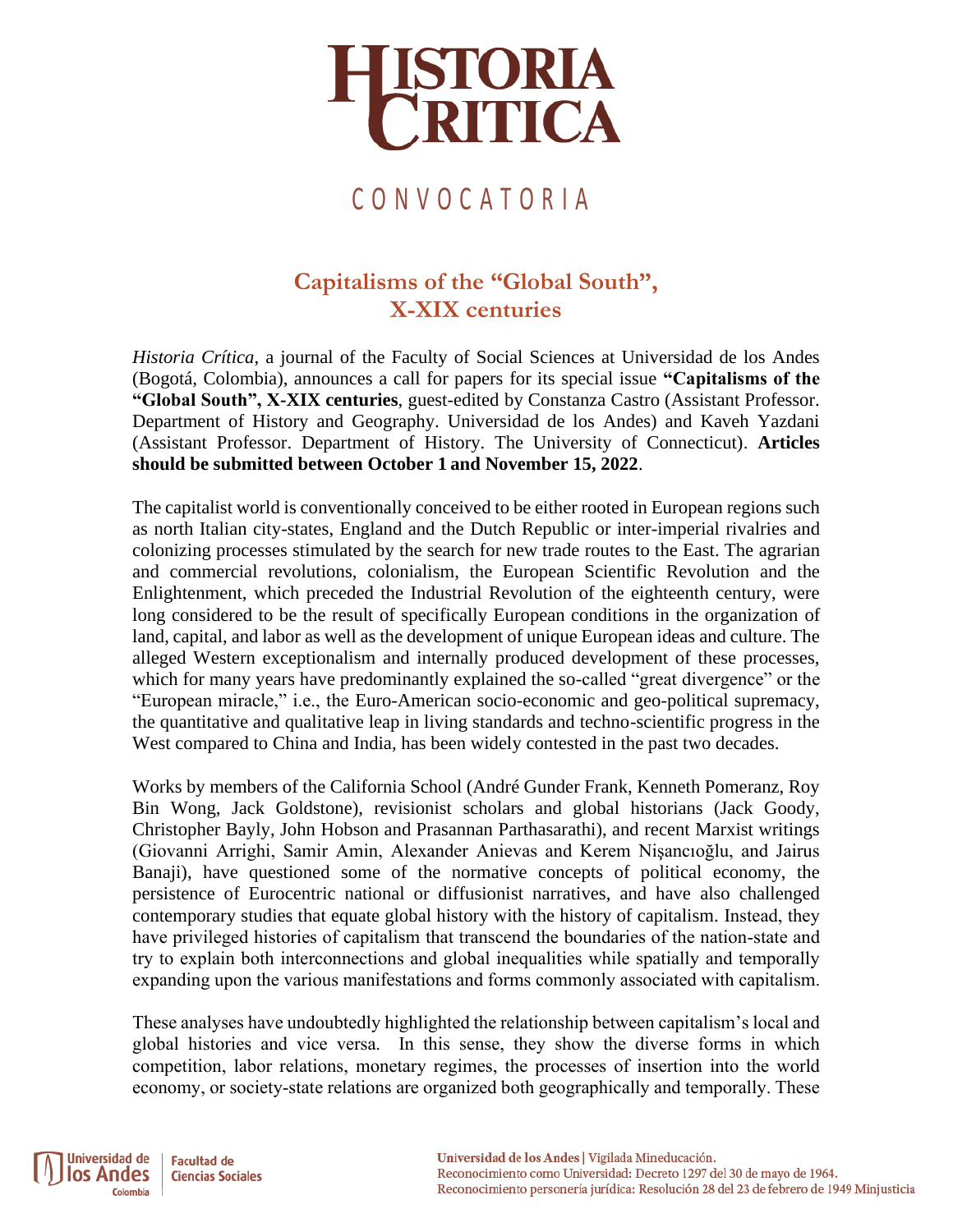

### C O N V O C A T O R I A

arrangements, which result from social and political struggles, shape specifically localized and, therefore, diverse accumulation regimes and regulatory systems.

This special issue aims to add to this recent historiography by analyzing how capitalism took shape through global connections with centers in Asia, Africa, and Latin America, before and after the era of colonization. It seeks to de-center the history of capitalism, question the idea of European exceptionalism, transcend the analysis of national boundaries, and challenge economic histories based on an exclusively Eurocentric version of the "great divergence" to explore how knowledge, technologies, and practices originating outside Europe were central to the accumulation of capital, the formation of European powers, and the structure of relations of domination from and outside Europe. Hence, it is intended to contribute to the renewed interest in capitalism by showing that the history of the capitalisms of the "Global South" is fundamental to understanding capitalism, as a complex, diverse, and global phenomenon.

We are interested in receiving contributions analyzing South, West, and Southeast Asia, the Ottoman Empire, Africa, and China since the 10th century, and of course, Latin America during the colonial period up to the 19th century.

This dossier seeks to open up space for the study of these dynamics in different historical moments and geographical areas and is interested in contributions that, in addition to approaching the problems raised, have the following characteristics:

- Works located in specific places and periods.
- Texts constructed with sufficient empirical evidence.
- Pieces introducing recent historiographical or theoretical debates on the emergence and rise of capitalism.

Papers analyzing some of the following problems are of particular interest for this special issue:

- The role of regions, structural conditions, individual and collective activities, and social groups in Africa, Asia or Latin America in the emergence and advancement of agrarian, commercial, financial or industrial capitalism.
- The socio-economic, technological and intellectual relations between Asia, Africa and Latin America that contributed to the emergence of capitalism in and outside Europe.
- The relationship between slavery and capitalism.